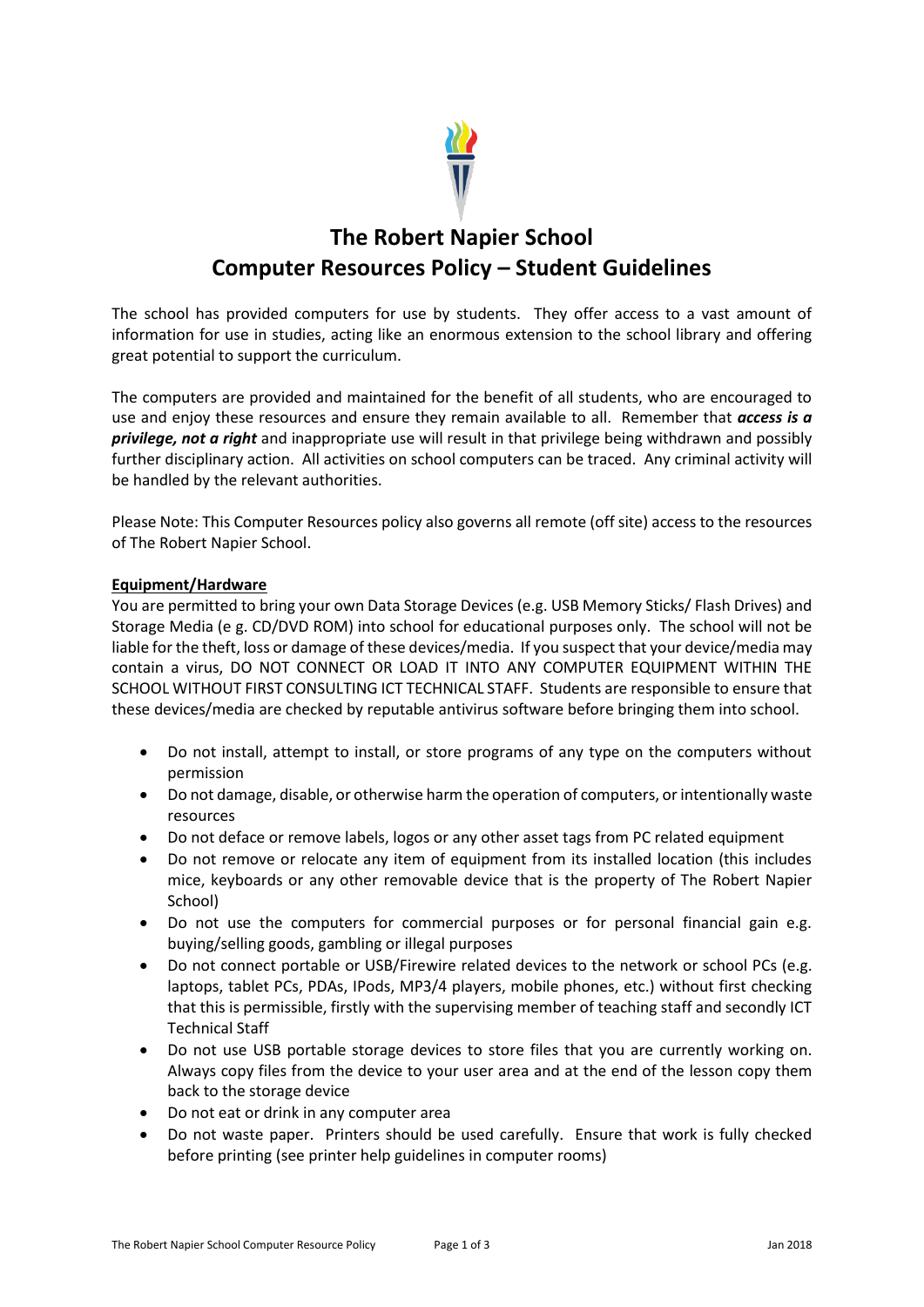#### **Security and Privacy**

- Upon arriving at The Robert Napier School you will be issued with your own personal user account and space for educational purposes only. **Do not** disclose your account details (username/ password) to others, or use accounts intended for the use of others without the permission of the supervising member of teaching staff
- Never tell anyone you meet on the Internet your home address, your telephone number, your school's name, or send them your picture
- Do not use the computers in a way that harasses, harms, offends or insults others
- Any activity that threatens the integrity of the school's ICT system, or activity that attacks or corrupts other systems, is forbidden
- Authorised Robert Napier School staff reserve the right to occasionally review the contents of your storage area(s)/removable media to ensure that these are being used responsibly

### **Internet**

- Only access the Internet for study or for school authorised/supervised activities
- Do not use the Internet to obtain, download, send, print, display or otherwise transmit or gain access to materials which are unlawful, obscene or abusive
- Respect the work and ownership rights of people outside the school, as well as other students or staff. This includes abiding by copyright laws. You should not be copying large quantities of work from any source
- Never arrange to meet anyone unless your parent/guardian or teacher goes with you
- People you contact online are not always who they seem
- Internet activity is recorded/monitored on a daily basis and technical staff may be asked to submit information on your internet history as part of a SLT headed investigation

## **E-mail**

- Be polite and appreciate that other users might have different views from your own. The use of strong language, swearing or aggressive behaviour is not allowed
- Users are responsible for all E-mails sent and for contacts made that may result in E-mails being received
- Do not register your school E-mail address with mailing lists
- Anonymous messages and chain letters are not permitted
- You should not send or forward ANY E-mail to more than 1 recipient without the permission of a member of staff
- Never open attachments to E-mails unless they come from someone you already know and trust. They could contain viruses or other programs which would destroy all the information and software on your computer
- The sending or receiving of E-mails containing material likely to be unsuitable for children or schools is strictly forbidden. This applies to any material of a violent, dangerous, racist, or inappropriate content. Always report such messages to a member of staff
- E-mail communications may be requested from technical staff if deemed relevant, as part of a SLT headed investigation